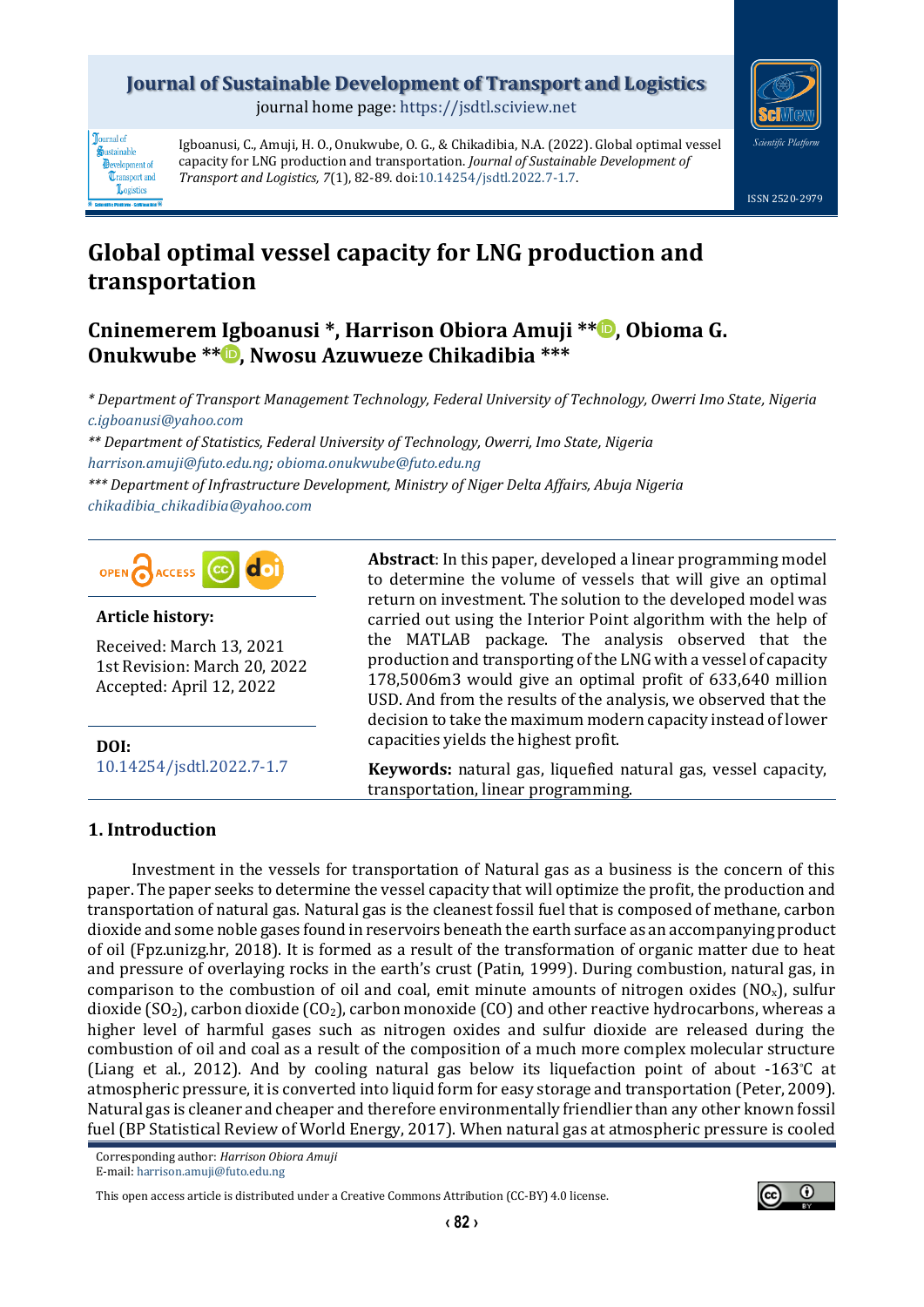to temperatures of -163°C, it condenses into colorless, odorless, non-toxic, non-corrosive and noncarcinogenic liquid. Natural gas occupies only 1/600 of the volume of its gaseous state in liquefied state, so it is transported more economically and stored more effectively.

The gas is refined in order to remove impurities according to the consuming market requirements. It can be refined to be in the form of LNG (liquefied natural gas), NGL (Natural gas liquids), LPG (liquefied petroleum gas), CNG (Compressed natural gas), and GTL (Gas to liquids). LNG is the main focus of this paper, though we shall give a little explanation of the other forms of natural gas as they are often used interchangeably.

**LNG** is made up of about 95% methane and 5% of other gases. In the process of liquefying it, nonmethane components, such as carbon dioxide, water, butane, pentane and heavier components are removed. It burns in concentration of 5% to 15% when vaporized and mixed with air. **NGLs** is made up of molecules heavier than methane. These molecules are easier to liquefy than methane. It contains 95% ethane, propane and butane, then 5% of others gases. **LPG** is predominantly a mixture of propane and butane in a liquid state at room temperature when under moderate pressure of less than 200psig (pounds per square inch gauge). It contains 95% butane and propane, then 5% of other gases. It is highly flammable and used heavily for domestic purposes such as cooking and heating. **CNG** is not the same as LNG, it is compressed natural gas, natural gas that is pressurized and stored in welding bottle-like tanks at pressure up to 3600psig. It has the same composition with pipeline quality natural gas, i.e. the gas has been dehydrated and all other elements to trace so that corrosion is prevented. CNG, LPG and LNG are used as common transport fuels. **GTL** refers to the conversion of natural gas to products like methanol, dim ethyl ether (DME), middle distillates (diesel and jet fuel), and specialty chemicals and waxes (Foss, 2007).

LNG is shipped in specialized ocean-going vessels (gas carriers) between the export terminals, where natural gas is converted to liquid form, and import terminals, where LNG is returned to its gaseous state (re-gasification). At an import terminal, it is injected into pipelines for transmission to local distribution companies, industrial consumers for industrial uses, and power plants for electricity generation. The majority of worldwide LNG exports take place between two or more continents, meaning that shipping LNG across the ocean is often required. This is done with the use of an LNG vessel or LNG ship, which transports large quantities of LNG between export and import terminals. The main type of LNG vessel that exists today among several types is referred to as an LNG tanker. The main components of an LNG tanker are the boiler and pump rooms, a double hull for added strength, bow thrusters, and the LNG storage tanks. Typically, an LNG tanker is built with 4 or 5 individual LNG tanks. LNG is shipped around the world in specially constructed seagoing vessels. LNG is transported in specially designed ships with double hulls protecting the cargo systems from damage or leaks.

#### **Uses of natural gas**

Natural gas is one of the cheapest forms of energy. It is readily available to residential consumers for usage. It also has a number of uses such as natural gas heating and cooking. Using natural gas for cooking by residential customers is safer because it is characterized by its easy temperature control, self-ignition and self-cleaning.

The Commercial uses involve the use of natural gas in places such as public and private enterprises, place of worship, schools, office buildings, hotels, eateries and government structures. The main uses of natural gas include water heating, space heating and cooling.

Natural gas is used for the production of products like plastic, fertilizer, anti-freeze, fabrics, etc. Industrial users of natural gas are the largest consumers of natural gas as they account for about 35% of natural gas use across all sectors. After electricity, the second most used energy source in industry is natural gas.

Natural gas is also used as a fuel for transportation. This has mainly been through the firm emissions regulation and often in the form of public transportation systems like buses. A lot of advantages are obtainable with regards to emissions control especially in large cities where car congestions causes serious emission problem. When compared to oil, natural gas has lower harmful emission and can be used in cars with similar engines to today's average petrol cars (EIA, 2018).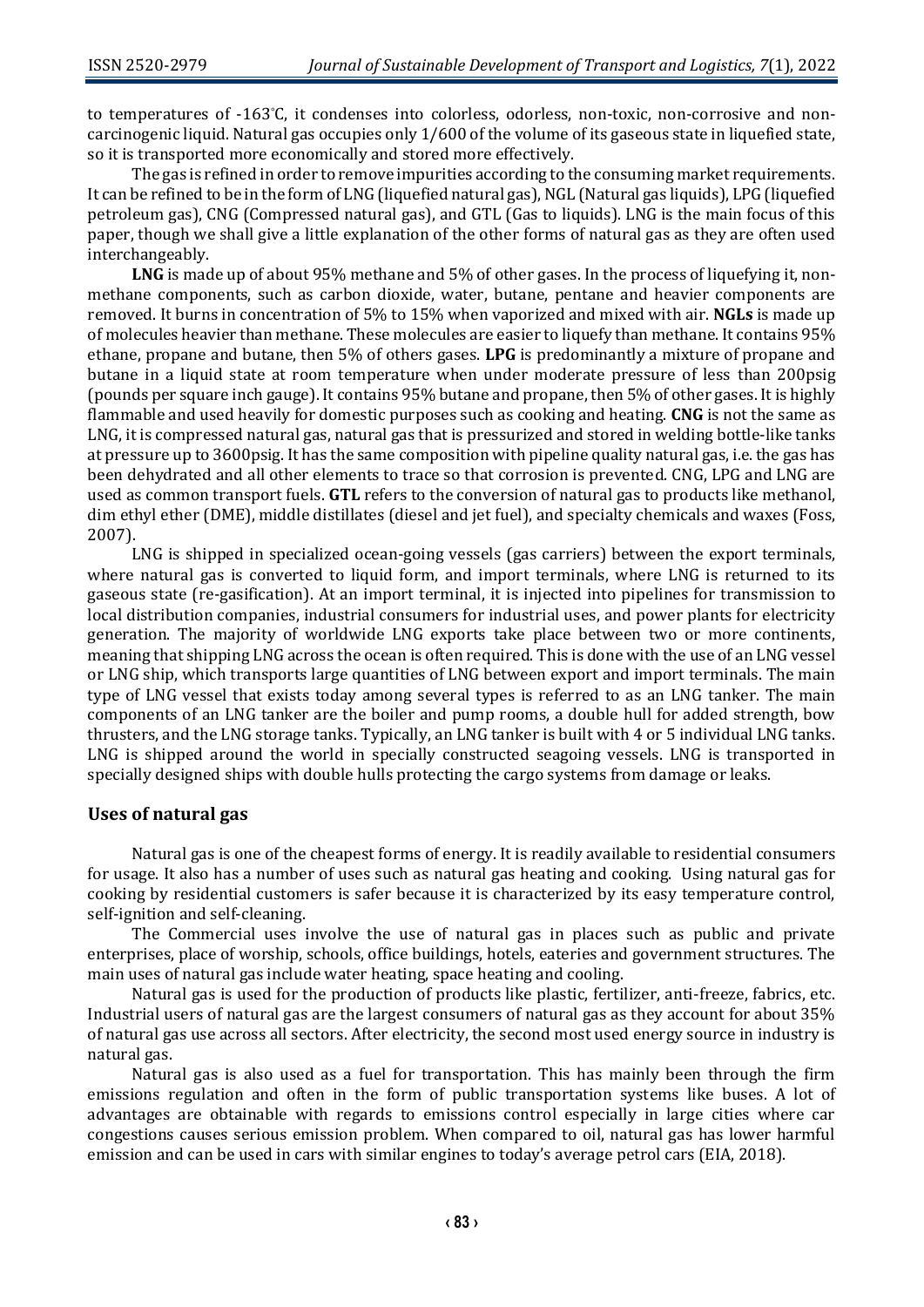## **Challenges in handling of LNG**

The challenges of liquefied natural gas include:

**a. Storage/Transportation:** Natural gas is difficult to store or be transported because of its physical nature and needs high pressures and low temperatures to increase the bulk density. Due to the difficulty of natural gas storage, natural gas needs to be transported immediately to its destination after production from a reservoir (Cranmore, 2000).

**b. Transportation Cost:** The cost of transporting natural gas per unit of energy to distant markets is much higher compared to oil because of its volume–pressure behavior. LNG production at present costs around US\$ 15/bbl oil equivalent (i.e. \$ 2.5/thousand scf of gas) but many importing countries do not have the capital to build the huge storage and regasification facilities (Cranmore, 2000).

**c. Economics of LNG:** LNG projects are very much capital intensive. The entire chain from surface of the oil well (wellhead) to the receiving terminal can cost around US\$4 billion. Economies of scale are very significant as in the case of pipelines: liquefaction plants typically comprise one or two processing trains of about 3 to 3.5 million tonnes per year. Normally a single-train plant costs around \$1 billion, although actual costs vary geographically according to environmental and safety regulations, other local market conditions, labor costs and land costs (Moryadee & Gabriel, 2017). Thanks to economies of scale, substantial reductions in cost have been achieved over the past decades. The sizes of tanker vessels have now increased from some 40,000  $m<sup>3</sup>$  for the first generation to a range of 150,000 to 180,000  $m<sup>3</sup>$ nowadays.

**d. Environmental Concern:** The issue of global warming has dominated all discussion relating to human existence on earth today. Huge quantities of natural gas exist in the form of natural gas hydrates, which are reservoirs in which natural gas is trapped within ice cages. These materials have strong links with climate change; they have the potential to magnify or remedy climate change depending on how they are handled. These materials are only stable at low temperatures and methane (95% natural gas) is twenty times worse than carbon dioxide as a greenhouse gas. Non-exploitation is thus not an option because with the present increase in atmospheric temperature due to climate change, these materials will soon start melting and methane will be released uncontrollably into the atmosphere (Igboanusi, 2007).

This work is divided into five sections; section one is devoted to introduction of natural gas with special interest in the LNG. Section two deals with literature review. Section three treats Materials and Method. Section four treats data presentation and analysis, and section five treats conclusion and discussions.

#### **2. Literature review**

The LNG shipping is done with specially designed ships with cryogenic containment system. They are double-hulled tanker ships specially designed and insulated to prevent leakage or rupture in an accident. The LNG is stored in a special containment system with the inner hull where it is kept at atmospheric pressure and cryogenic temperature, (Foss, 2007). The typical LNG carrier can transport about 125,000 – 138,000 cubic meters of LNG although lately more LNG ships with containment system with a capacity of up to 260,000 cubic meters are on order (Clarkson's research institute, 2008).

The transportation system for natural gas consists of a complex network of pipelines, designed to quickly and efficiently transport natural gas from its origin, to areas of high natural gas demand. Natural gas flows efficiently through pipelines so it was a more preferred method of transporting natural gas but more costly compared to shipping through vessels. Most natural gas pipeline infrastructure takes the natural gas between liquefaction facilities and storage facilities, from storage facilities to tankers, and from tankers to re-gasification facilities. By this means much higher amounts of gas are able to be transported for the same volume flow (Gate Terminal, 2011), important insulation must be combined into liquefied natural gas pipelines in order to maintain this low temperature and ensure that it does not return to its gaseous form. This normally includes a combination of mechanical insulation like glass foam and a vacuum layer (PHPK Technologies, 2008). This complex insulation system makes LNG pipelines significantly more difficult and expensive to manufacture the standard natural gas pipelines.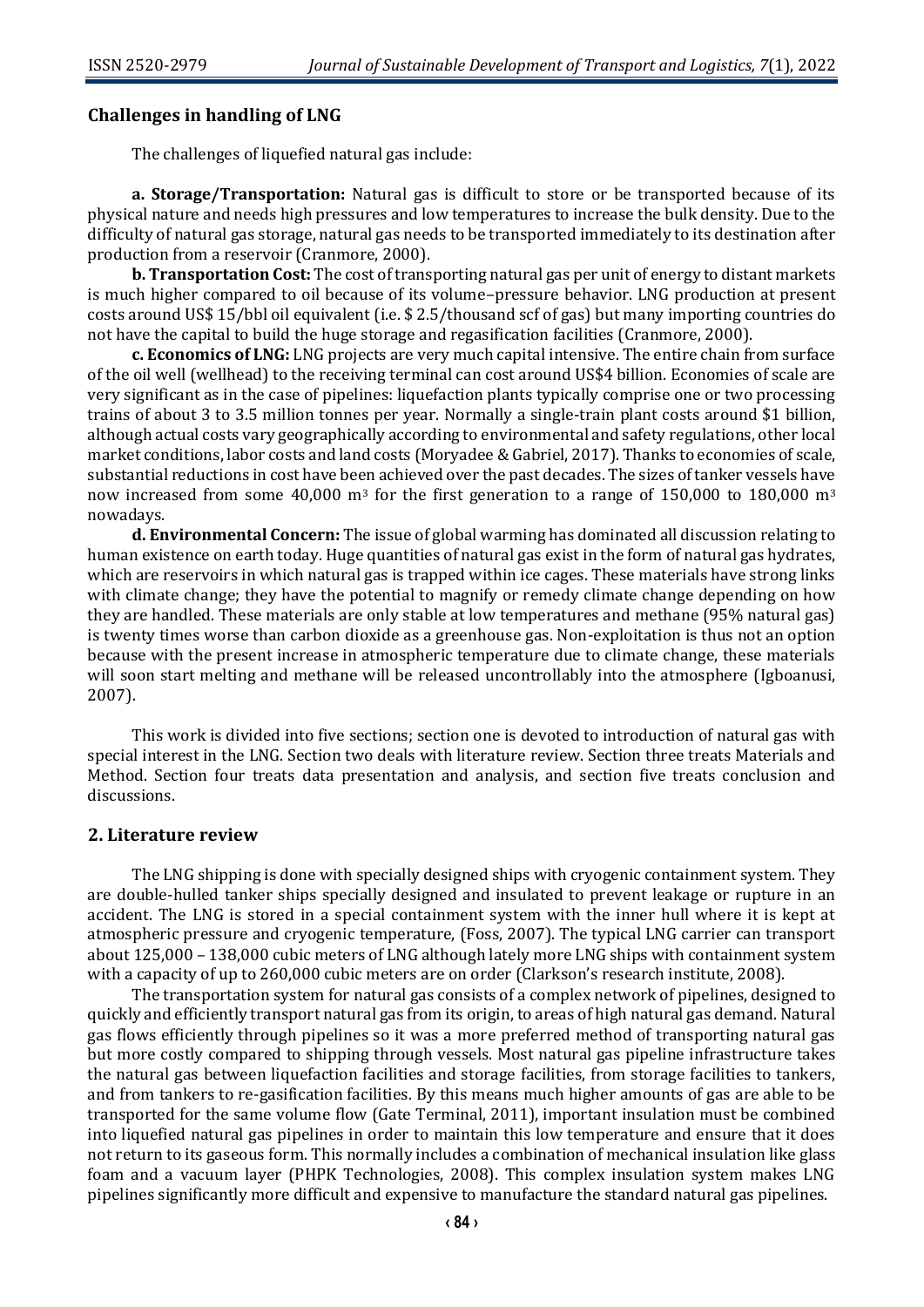Since the first LNG carrier methane pioneer was built in the late 1950s; the LNG shipping industry has grown rapidly and has increased in size; with the largest carriers today shipping more than 200,000 m3 capacity. Approximately, 300 meters (m) (975 feet) long, 43m wide (140 feet) wide and has a draft of about 12 m (39 feet) is the dimension of a typical modern LNG ship. The cargo capacity of LNG ships varies, from 1,000 cubic meters to approximately 267,000 cubic meters, but the majority of modern vessels are between 150,000 m3 and 200,000 m3 capacity (or 180,000 m3capacity for the case of the new Panama Canal). In some areas, such as Norway and Japan smaller LNG ships (1,000 – 25,000 cubic meters' capacity) also operate. LNG carriers are capable of speeds of up to 21 knots (oil tankers operate at 15-20 knots) in open waters. In the 2008, the cost of the largest LNG carriers was up to \$280 million but in 2009, the same size cost less than \$200 million today due to the fact that the LNG industry was been driven by both competition and innovation of new technology, to become more cost- efficient (DNVGL, 2018).

At the end of 2015, total LNG fleet consist of 416 LNG carriers (IGU, 2018), considering only those above 30,000m<sup>3</sup> in payload. Most young vessels are built with a design speed of 19.5 knots plus a sea margin, which is because of the initial design of vessel Hilli and her sister vessels built in 1970s (DNVGL, 2018) and the design speed was optimized because of their high boil-off on a long contract and the storage capabilities. The relatively high speed is capable of being retained without corresponding high external fuel consumption because the boil-off was used directly in the machinery for propulsion. The standard speed of 19.5 knots plus a sea margin which has been since used was pointless because advancement in technology has lowered the boil-off, which makes around 16-18 knots a more suitable speed. This is also the speed most LNG carriers sail in today.

According to the volume of tanker plus four-day production capacity of LNG, storage is expensive for LNG plant. During the year 2000-2010 majority of LNG tankers having capacity of approximately 140,000 m<sup>3</sup> were built. They carry the gas of 3.1 Bscf (87 million m3) or 512,000 BOE. Super LNG tankers having capacity of 265,000 m<sup>3</sup> were designed for long trade from Qatar to United States of America. In order to meet the requirement of tanker load, most of the LNG plants are having two or more storage tanks (Choi, 2010). Long distance transport from one country to another by ship across ocean to markets and its local distributions is facilitated by the LNG physical properties. An advantage over the construction of long-distance pipeline is the reduction of the LNG transportation costs using cargo ships (Mokhatab & Economides, 2006).

In this work, we are concerned with the determination of the vessel capacity (Volume) that will optimize return on investment for Vessel investors. We intend to develop a linear programming model that will maximize profit on LNG production, required vessel volume that will yield optimal profit for vessel investors.

#### **3. Materials and method**

#### **3.1. Method of data collection**

The data used in this work was a secondary data obtained from BP Statistical Review of World natural gas production and LNG fleet carrier sizes, 2018.

#### **3.2. Method of data analysis**

We are concerned with the development of linear programming model for the LNG production; and the objective function is to maximize the profit from shipping the product subject to vessel volume (the constraints). From the model, we determine the optimal vessel size that is needed to maximize profit. It may not be economical to use or invest in under sized or oversized vessels to avoid wastages. This will help investors in vessels to determine the vessel size that will bring maximum returns on investment.

#### **3.3. Development of the model for the production and vessel capacity**

We used optimization technique to develop a Linear programming model for the LNG production and shipping to maximize profit. The developed model is solved using the Interior Point Algorithm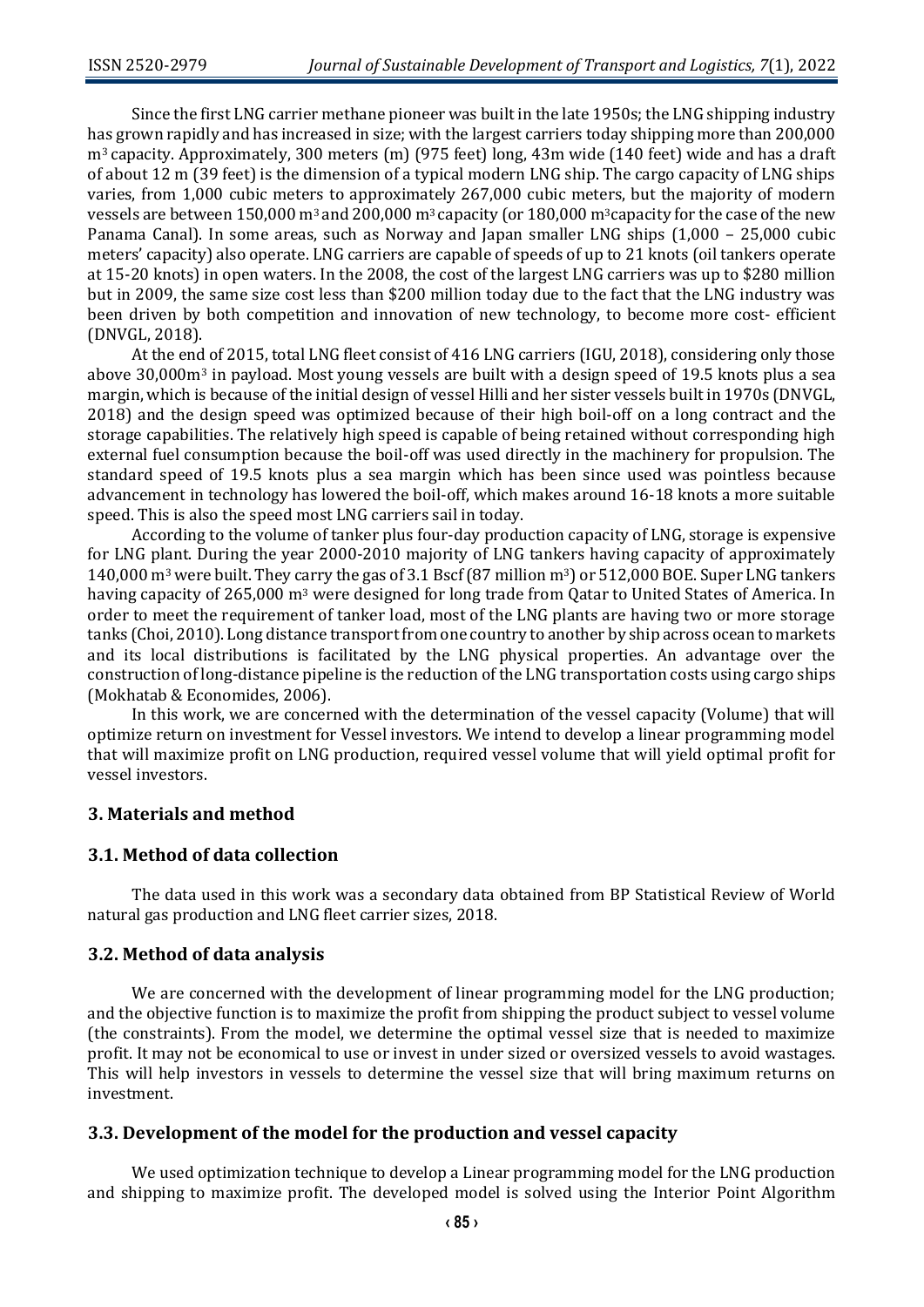technique to find optimal and feasible solution to the problem. Interior Point algorithm is employed here because of large number of variables and parameters involved; otherwise, we use the Simplex method for the solution. We shall find the contributions of each of the decision variables to the optimal profit, this yield the optimal vessel size. To achieve these, we follow the steps below, (Arua et al., 2000);

Minimize 
$$
Z = \sum_{j=1}^{n} C_j X_j
$$
 (1)

Subject to

$$
\sum_{i=1}^{m} \sum_{j=1}^{n} a_j X_j \le b_i
$$
\n
$$
X_j \ge 0; \quad b_i \ge 0
$$
\n
$$
(2)
$$

Where *Z* is the objective function,  $C_j$  is the cost coefficients and  $X_j$  is the decision variables, decision variables can either be basic or non-basic variables;  $a_{ij}$  is the resources available and  $b_i$  is the total constrains (vessel volume).Since the problem is large, we use the interior point algorithm to solve the problem. We shall employ MATLAB to solve the modeled problem.

#### **4. Data presentation and analysis**

## **4.1. Data presentation**

| Table 1: Natural gas production in billion cubic meters |              |           |                |        |        |       |              |  |
|---------------------------------------------------------|--------------|-----------|----------------|--------|--------|-------|--------------|--|
| <b>YEAR</b>                                             | <b>North</b> | S & Cent. | Europe &       | Middle | Africa | Asia  | <b>TOTAL</b> |  |
|                                                         | America      | America   | <b>Eurasia</b> | East   |        |       |              |  |
| 2003                                                    | 766.6        | 118.7     | 1001.9         | 262.9  | 144.9  | 321.6 | 2616.5       |  |
| 2004                                                    | 752.8        | 131.7     | 1032.3         | 285.1  | 154.7  | 337.4 | 2694         |  |
| 2005                                                    | 743.3        | 138.6     | 1038           | 319.9  | 174.3  | 363.9 | 2778         |  |
| 2006                                                    | 763.9        | 151.1     | 1051.7         | 339.1  | 191.2  | 383.7 | 2880.7       |  |
| 2007                                                    | 781.6        | 152.5     | 1053.2         | 357.8  | 203.1  | 402.2 | 2950.5       |  |
| 2008                                                    | 801.5        | 157.6     | 1086.5         | 384.3  | 211.5  | 420.7 | 3062.1       |  |
| 2009                                                    | 801.8        | 151.9     | 969.8          | 407.1  | 199.2  | 446.4 | 2975.9       |  |
| 2010                                                    | 826.1        | 161.2     | 1043.1         | 460.7  | 209    | 493.2 | 3193.3       |  |
| 2011                                                    | 820.5        | 167.5     | 1051.8         | 526.4  | 202.6  | 500.1 | 3269         |  |
| 2012                                                    | 850.3        | 173.8     | 1043.6         | 552.2  | 207.8  | 509.4 | 3337.1       |  |
| 2013                                                    | 860.1        | 176.9     | 1052.2         | 569.1  | 198.3  | 519.6 | 3376.2       |  |
| 2014                                                    | 915.1        | 179.1     | 1022.8         | 589.9  | 200.6  | 539.4 | 3446.9       |  |
| 2015                                                    | 949.6        | 180.9     | 1013.3         | 608.4  | 203.6  | 564   | 3519.4       |  |
| 2016                                                    | 944.6        | 178.8     | 1008.4         | 630.8  | 207    | 580.3 | 3549.8       |  |
| 2017                                                    | 951.5        | 179       | 1057.4         | 659.9  | 225    | 607.5 | 3680.4       |  |
| 2018                                                    | 761.6        | 138.5     | 1035.4         | 313    | 173.6  | 361.8 | 2783.9       |  |
| 2019                                                    | 806.3        | 162.4     | 1039           | 466.1  | 206    | 474   | 3167.5       |  |
| 2020                                                    | 924.2        | 178.9     | 1030.8         | 611.6  | 206.9  | 562.2 | 3514.5       |  |

*Source*: BP Statistical Review of World Energy.

| Table 2: LNG Carrier Fleet Development '000 bcm (2013-2017) |         |                      |                      |                        |          |                              |  |  |  |
|-------------------------------------------------------------|---------|----------------------|----------------------|------------------------|----------|------------------------------|--|--|--|
| <b>YEAR</b>                                                 | <40,000 | $40,000 -$<br>59,999 | $60,000 -$<br>99.999 | $100,000 -$<br>139,999 | 140,000> | <b>TOTAL</b><br><b>FLEET</b> |  |  |  |
| 2013                                                        | 119     |                      | 983                  | 16.439                 | 35.859   | 53,400                       |  |  |  |
| 2014                                                        |         |                      | 677                  | 16.489                 | 40.082   | 57.248                       |  |  |  |
| 2015                                                        |         |                      | 756                  | 16.219                 | 45.468   | 62,443                       |  |  |  |
| 2016                                                        |         |                      | 756                  | 14.945                 | 49.738   | 65,439                       |  |  |  |
| 2017                                                        |         |                      | 756                  | 14.583                 | 52.714   | 68,053                       |  |  |  |

*Source*: Clarkson research Institute.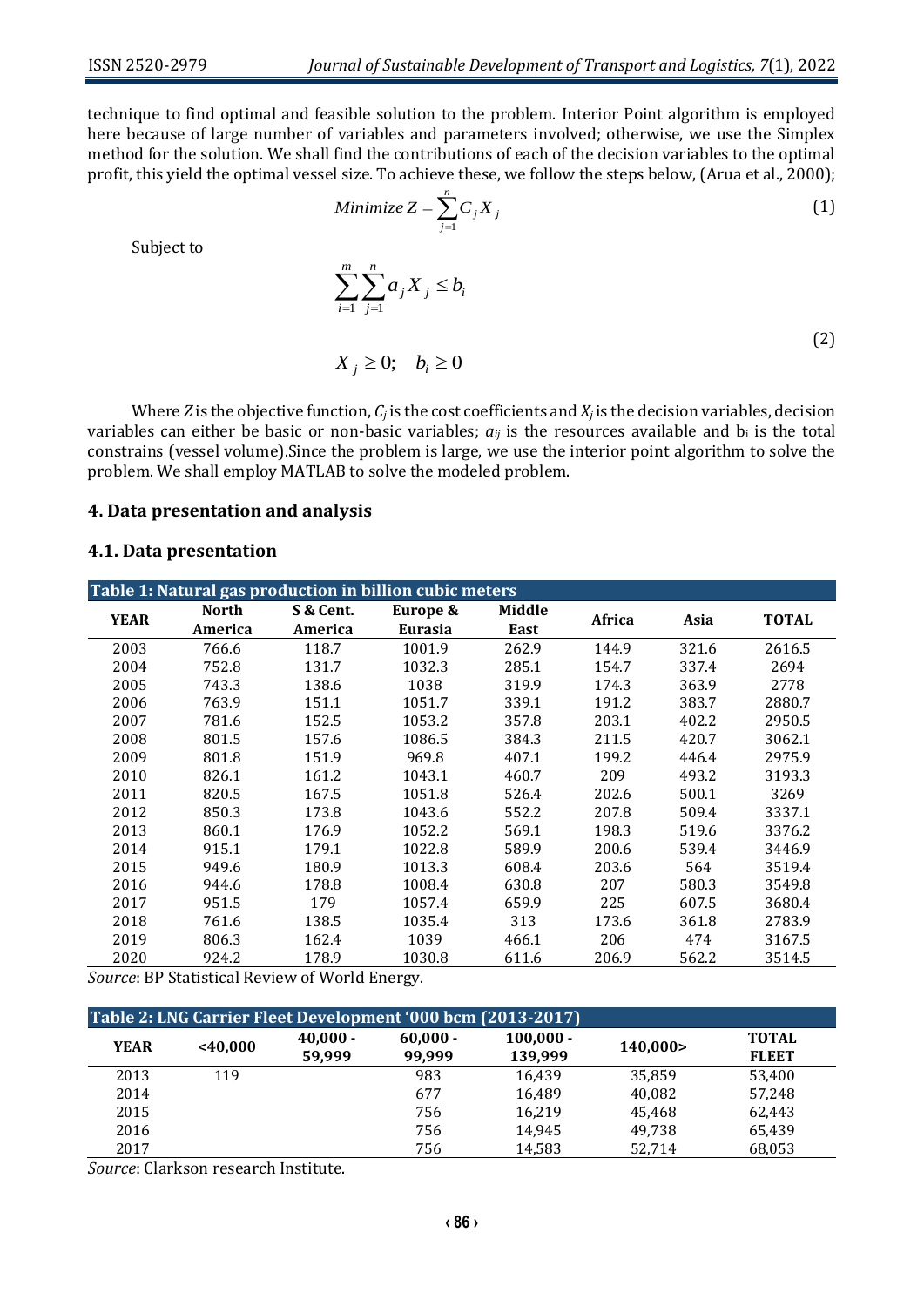## **4.2. Data analysis**

Our interest is to maximize LNG production subject to the vessel capacities. We want to determine the vessel capacity that will maximize the profit from the LNG production. This will help investors in ship business to make informed decision on how to invest in the shipping business.

Formulation of the problem:

Let the LNG production by: North American region = *X1*; South and Central American region = *X2*; Europe and Euro-Asian region = *X3*; Middle East region = *X4*; African region = *X5* and Asian region = *X6*;

Let *Cj* = various yearly productions by different regions, *j; j =* 1, . . . , 6; *aij* = various available yearly production from each region, *i; i =* 1, . . ., 18; *j=* 1, . . ., 6 ;

*Xij* = LNG production per region, this is the decision variable; *Xij >* 0;

 $bi$  = the ship volume (capacities):

*f(x)* = Objective function, which is to maximize the profit from LNG production Hence, we can now write the model as follows;

$$
Maximize f(x) = \sum_{j=1}^{n} C_j X_j
$$
 (1)

Subject to

$$
\sum_{i=1}^m \sum_{j=1}^n a_{ij} X_{ij} \le b_i
$$

(2)

$$
X_{ij} \ge 0; \quad b_i \ge 0
$$

The restriction is on the vessel capacity and we chose 180,000 bcm.

Therefore, we have;

 $Max f(x) = 2616.5x_1 + 2694x_2 + 2778x_3 + ... + 2783.9x_{16} + 3167.5x_{17} + 3514.5x_{18}$ Sub. to:  $766.6x_1 + 752.8x_2 + 743.3x_3 + ... + 761.6x_{16} + 806.3x_{17} + 9243x_{18} \le 180,000$  $118.7x_1 + 131.7x_2 + 138.6x_3 + ... + 138.5x_{16} + 162.4x_{17} + 178.9x_{18} \le 180,000$  $1001.9x_1 + 1032.3x_2 + 1038x_3 + ... + 1035.4x_{16} + 1139x_{17} + 1030.8x_{18} \le 180,000$ <br>  $262.9x_1 + 285.1x_2 + 319.9x_3 + ... + 313x_{16} + 466.1x_{17} + 611.6x_{18} \le 180,000$ <br>  $144.9x_1 + 154.7x_2 + 174.3x_3 + ... + 173.6x_{16} + 206x_{17} + 206.9x$ 

Using MATLAB R2007b packages to analyze the above problem, we obtain the following results as presented below;

*f =* [-2616.5;-2694;-2778;-2880.7;-2950.5;-3062.1;-2975.9;-3193.3;-3269;-3337.1;-3376.2;-3446.9;- 3519.4;-3549.8;-3680.4;-2783.9;-3167.5;-3514.5];

*A=*[766.6,752.8,743.3,763.9,781.6,801.5,801.8,826.1,820.5,850.3,860.1,915.1,949.6,944.6,951.5 ,761.6,806.3,924.2;118.7,131.7,138.6,151.1,152.5,157.6,151.9,161.2,167.5,173.8,176.9,179.1,180.9,17 8.8,179,138.5,162.4,178.9;1001.9,1032.3,1038,1051.7,1053.2,1086.5,969.8,1043.1,1051.8,1043.6,105 2.2,1022.8,1013.3,1008.4,1057.4,1035.4,1039,1030.8;262.9,285.1,319.9,339.1,357.8,384.3,407.1,460. 7,526.4,552.2,569.1,589.9,608.4,630.8,659.9,313,466.1,611.6;144.9,154.7,174.3,191.2,203.1,211.5,199 .2,209,202.6,207.8,198.3,200.6,203.6,207,225,173.6,206,206.9;321.6,337.4,363.9,383.7,402.2,420.7,44 6.4,493.2,500.1,509.4,519.6,539.4,564,580.3,607.5,361.8,474,562.2];

*b* = [180,000; 180,000; 180,000; 180,000; 180000; 180000]; *lb* = *zeros*(18,1); [*x, fval, exitflag, output, lambda*] *= linprog(f, A, b,* [], [], *lb*) Optimization terminated.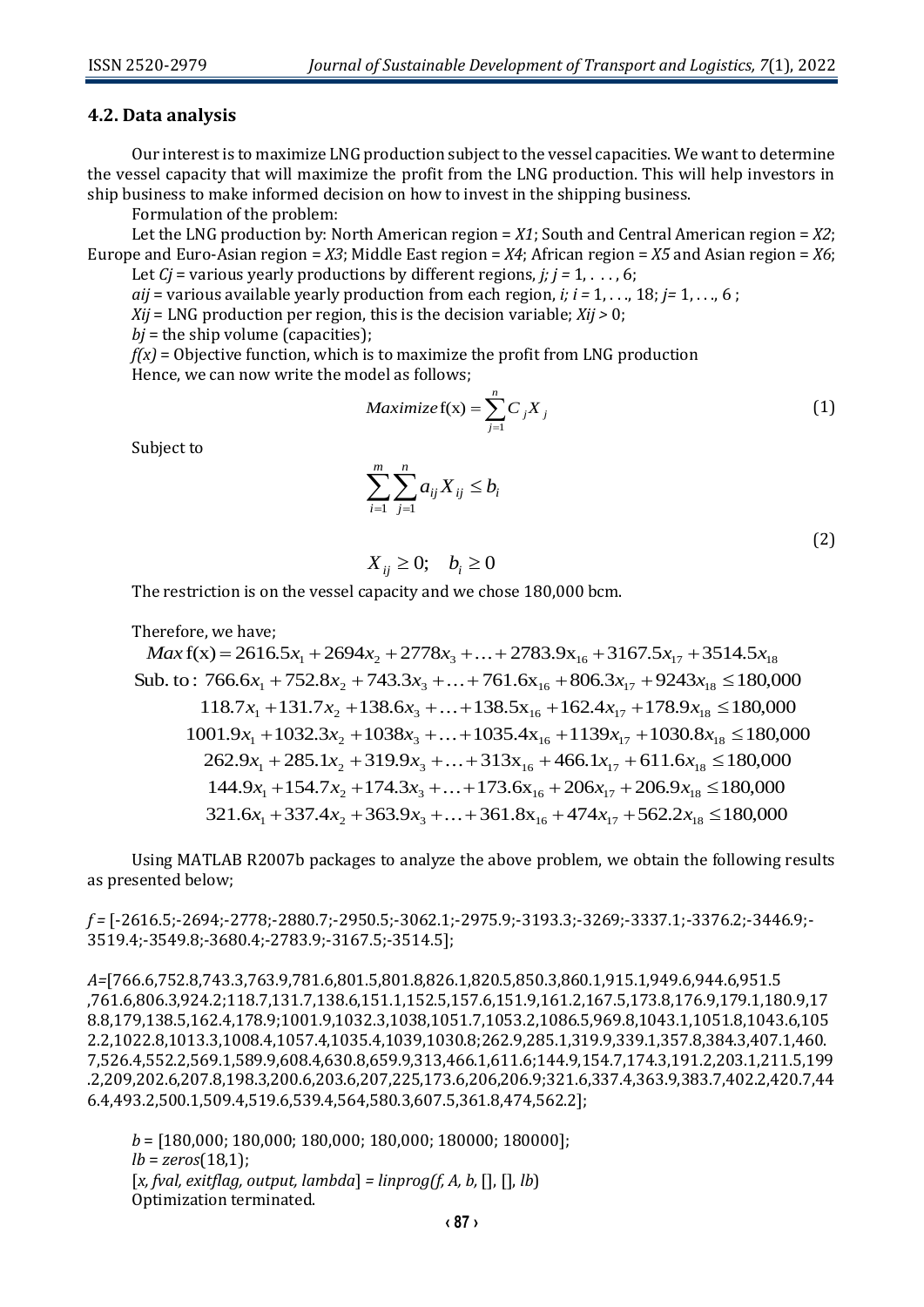*X\** = [0.0000; 0.0000; 0.0000; 0.0000; 0.0000; 0.0000; 0.0000; 0.0000; 0.0000; 0.0000; 0.0000; 0.0000; 0.0000; 178,5006; 0.0000; 0.0000; 0.0000; 0.0000]  $fval = f^{*}(x) = 633640$ *exitflag* =1 *output = iterations:* 10 *algorithm: 'large-scale: interior point'* cgiterations: 0 *message: 'Optimization terminated.' lambda = ineqlin:* [6x1 double] *eqlin:* [0x1 double] *upper:* [18x1 double] *lower:* [18x1 double]

## **4.3. Interpretation of results**

Production and transporting the LNG with a vessel of capacity 178,5006  $m<sup>3</sup>$  will give an optimal profit of 633,640 million USD. From the results of the analysis, we observed that the decision to take the maximum modern capacity instead of lower capacities yields the highest profit and hence the policy should be adopted in the shipping industry by vessel investors. We can also observe that the needed capacity was not up to  $180,000$  m<sup>3</sup> but close to it. There are vessels of other bigger capacities but are demanded on a rare occasions, such vessels are not for regular business and cannot yield optimal profit for the investors. From the analysis, we observed that the policy has a shorter iteration of 10. At this policy, the constraint (vessel capacity) was restrained to 180,000 m3. Hence, it is advisable that vessel of higher capacity should be invested on for optimal profit to the vessel owners against investing on vessel of lower capacity which yield lower optimal profit.

## **5. Conclusion and discussions**

In this work we develop linear programming model to determine the volume of vessels that will give optimal return on investment. No such work was previously done on LNG using linear programming to determine the optimal profit on production and the volume of vessels required to optimize returns on investment. With this, investors in vessels should be properly guided to maximize profit from their investment. Application of the developed model in the LNG industry should be encouraged because it proffers directions and solutions to both LNG market and investment in vessels as a business. The developed model can handle a large volume of data as we have seen in this work; hence, investors can now make an informed decision on LNG trade and investment in shipping business. Again, we have introduced optimization technique into the LNG industry; with optimization, we have been able to determine the vessel size (volume) that will maximize the return on investing in LNG market.

## **Funding**

This research did not receive any specific grant from funding agencies in the public, commercial, or not-for-profit sectors.

## **Citation information**

Igboanusi, C., Amuji, H. O., Onukwube, O. G., & Chikadibia, N.A. (2022). Global optimal vessel capacity for LNG production and transportation. *Journal of Sustainable Development of Transport and Logistics, 7*(1), 82-89. doi[:10.14254/jsdtl.2022.7-1.7.](https://doi.org/10.14254/jsdtl.2022.7-1.7)